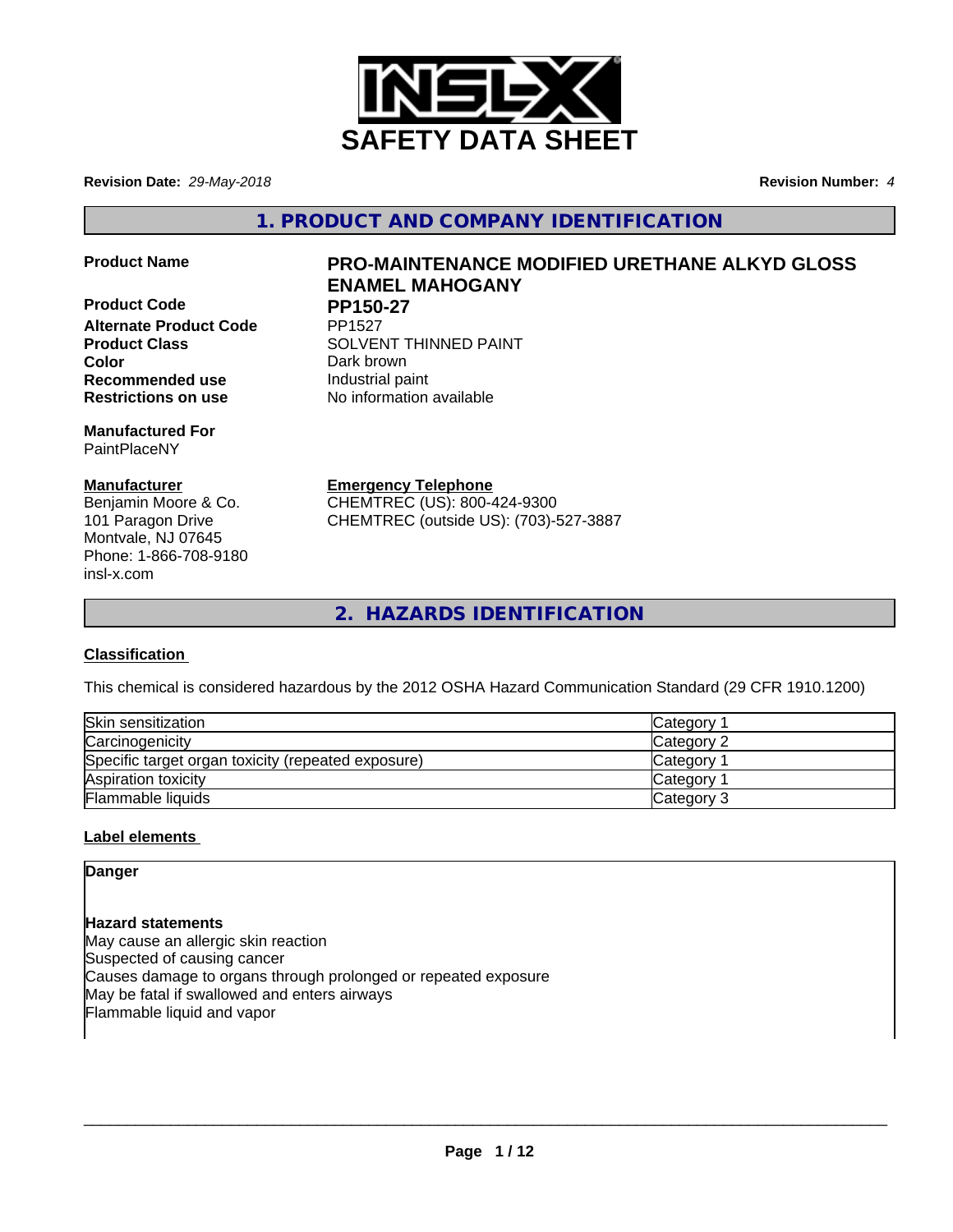

**Appearance** liquid

**Odor** solvent

## **Precautionary Statements - Prevention**

Obtain special instructions before use Do not handle until all safety precautions have been read and understood Use personal protective equipment as required Contaminated work clothing should not be allowed out of the workplace Wear protective gloves Do not breathe dust/fume/gas/mist/vapors/spray Wash face, hands and any exposed skin thoroughly after handling Do not eat, drink or smoke when using this product Keep away from heat, hot surfaces, sparks, open flames and other ignition sources. No smoking Keep container tightly closed Ground/bond container and receiving equipment Use explosion-proof electrical/ventilating/lighting/equipment Use only non-sparking tools Take precautionary measures against static discharge

## **Precautionary Statements - Response**

IF exposed or concerned: Get medical advice/attention **Skin** If skin irritation or rash occurs: Get medical advice/attention Wash contaminated clothing before reuse IF ON SKIN (or hair): Remove/Take off immediately all contaminated clothing. Rinse skin with water/shower **Ingestion** IF SWALLOWED: Immediately call a POISON CENTER or doctor/physician Do NOT induce vomiting **Fire** In case of fire: Use CO2, dry chemical, or foam for extinction

#### **Precautionary Statements - Storage**

Store locked up Store in a well-ventilated place. Keep cool

#### **Precautionary Statements - Disposal**

Dispose of contents/container to an approved waste disposal plant

#### **Hazards not otherwise classified (HNOC)**

Rags, steel wool or waste soaked with this product may spontaneously catch fire if improperly discarded

#### **Other information**

No information available

#### **Other hazards**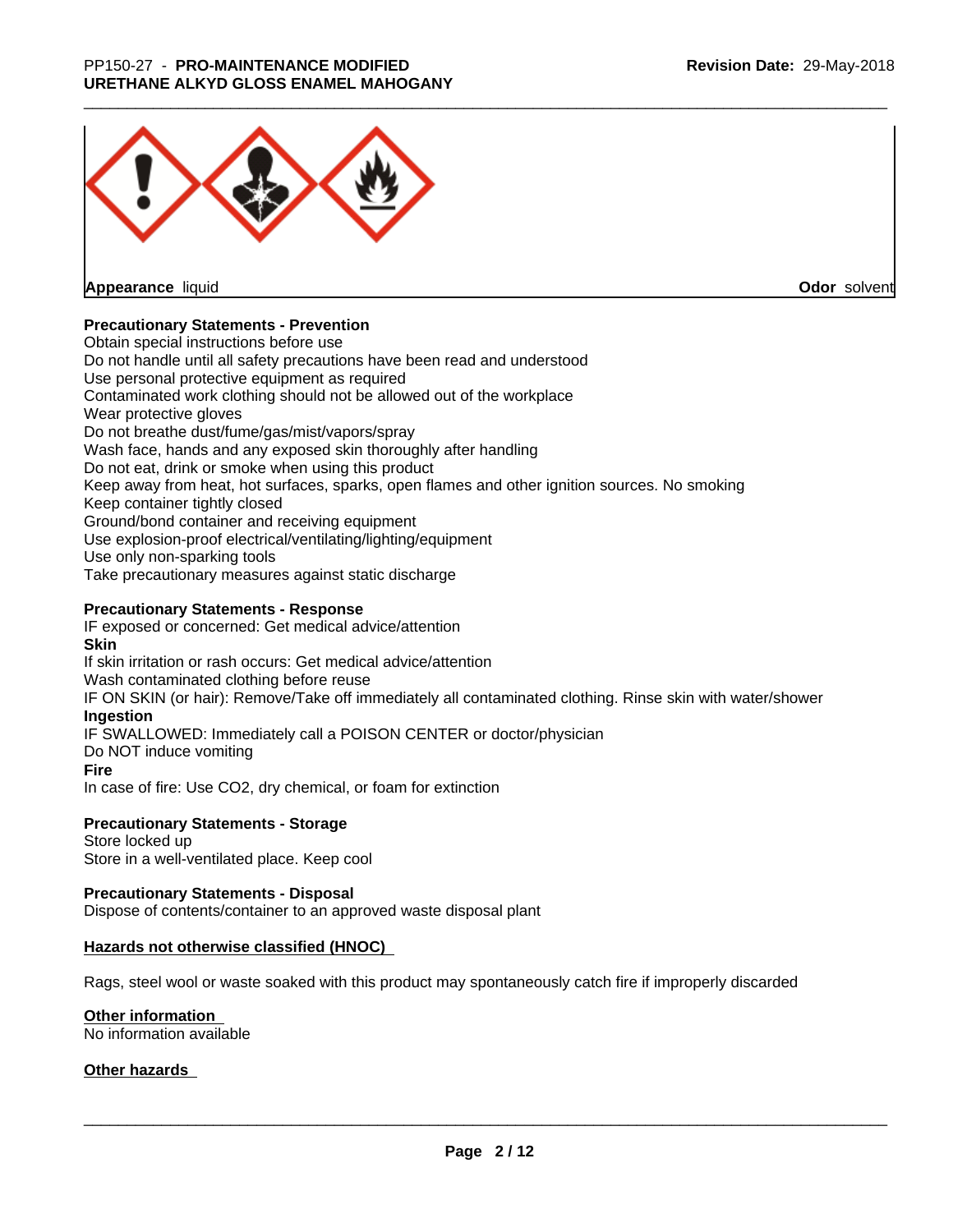**CAUTION:** All floor coatings may become slippery when wet. Where non-skid characteristics are desired, a small amount of clean sand may be added. Stir often during application.

# **3. COMPOSITION/INFORMATION ON INGREDIENTS**

| <b>Chemical name</b>                       | CAS No.        | Weight-% |
|--------------------------------------------|----------------|----------|
| Stoddard solvent                           | 8052-41-3      | 30       |
| Iron oxide                                 | 1309-37-1      | 15       |
| Limestone                                  | 1317-65-3      | 10       |
| Kaolin                                     | 1332-58-7      | 10       |
| Distillates, petroleum, hydrotreated light | 64742-47-8     |          |
| Cobalt bis(2-ethylhexanoate)               | 136-52-7       | 0.5      |
| Methyl ethyl ketoxime                      | 96-29-7        | 0.5      |
| Ethyl benzene                              | $100 - 41 - 4$ | 0.5      |
| Titanium dioxide                           | 13463-67-7     | 0.5      |

|                                                  | 4. FIRST AID MEASURES                                                                                                                                                                                                               |
|--------------------------------------------------|-------------------------------------------------------------------------------------------------------------------------------------------------------------------------------------------------------------------------------------|
| <b>General Advice</b>                            | If symptoms persist, call a physician. Show this safety data sheet to the doctor in<br>attendance.                                                                                                                                  |
| <b>Eye Contact</b>                               | Immediately flush with plenty of water. After initial flushing, remove any contact<br>lenses and continue flushing for at least 15 minutes. Keep eye wide open while<br>rinsing. If symptoms persist, call a physician.             |
| <b>Skin Contact</b>                              | Wash off immediately with soap and plenty of water while removing all<br>contaminated clothes and shoes. If skin irritation persists, call a physician. Wash<br>clothing before reuse. Destroy contaminated articles such as shoes. |
| <b>Inhalation</b>                                | Move to fresh air. If symptoms persist, call a physician.<br>If not breathing, give artificial respiration. Call a physician immediately.                                                                                           |
| Ingestion                                        | Clean mouth with water and afterwards drink plenty of water. Do not induce<br>vomiting without medical advice. Never give anything by mouth to an unconscious<br>person. Consult a physician.                                       |
| <b>Protection Of First-Aiders</b>                | Use personal protective equipment.                                                                                                                                                                                                  |
| <b>Most Important</b><br><b>Symptoms/Effects</b> | May cause allergic skin reaction.                                                                                                                                                                                                   |
| <b>Notes To Physician</b>                        | Treat symptomatically.                                                                                                                                                                                                              |

**5. FIRE-FIGHTING MEASURES**

| <b>Suitable Extinguishing Media</b>                                    | Foam, dry powder or water. Use extinguishing measures<br>that are appropriate to local circumstances and the<br>surrounding environment.     |
|------------------------------------------------------------------------|----------------------------------------------------------------------------------------------------------------------------------------------|
| <b>Protective Equipment And Precautions For</b><br><b>Firefighters</b> | As in any fire, wear self-contained breathing apparatus<br>pressure-demand, MSHA/NIOSH (approved or equivalent)<br>and full protective gear. |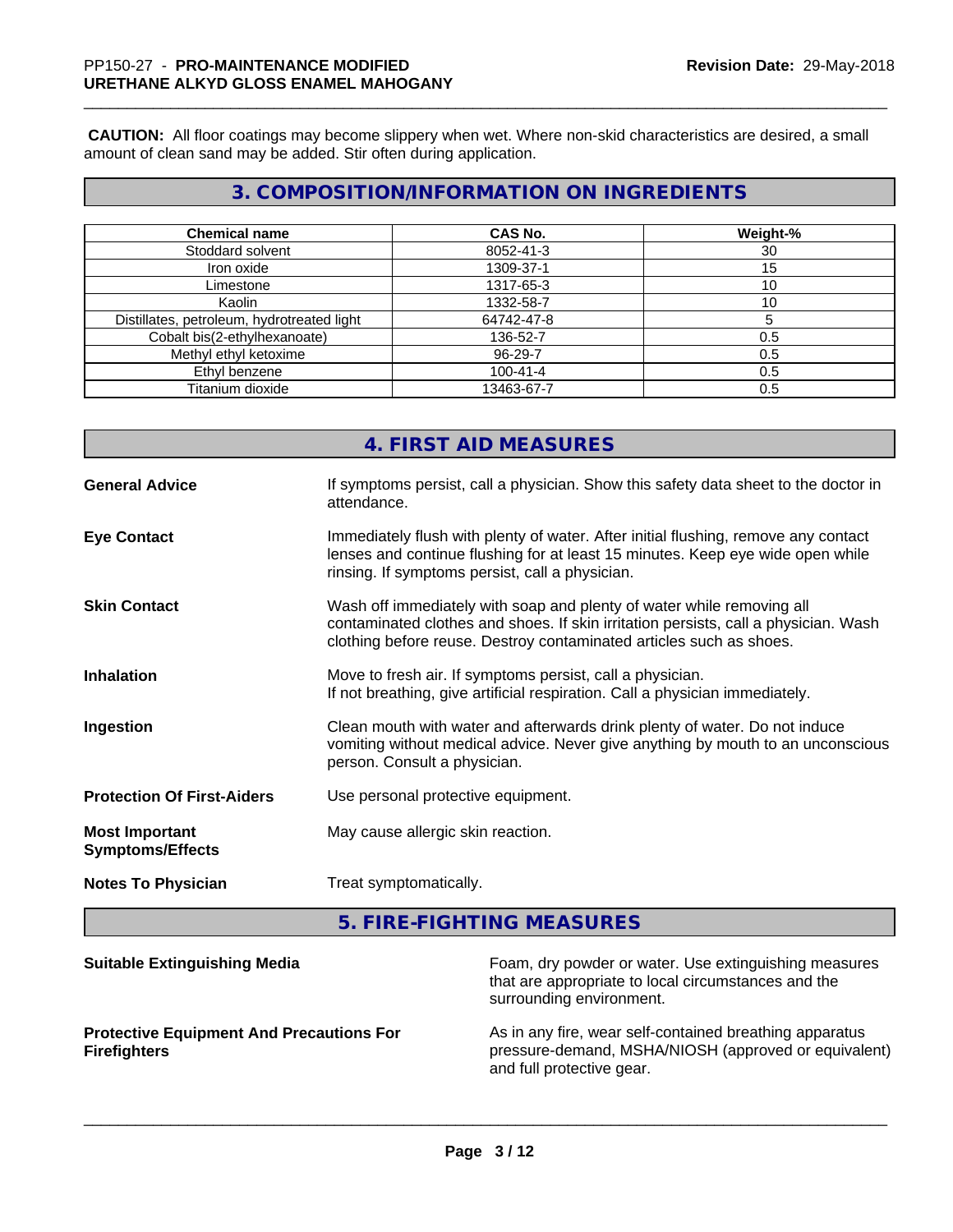| <b>Specific Hazards Arising From The Chemical</b>                                                                     | Combustible material. Closed containers may rupture if<br>exposed to fire or extreme heat. Keep product and empty<br>container away from heat and sources of ignition. Thermal<br>decomposition can lead to release of irritating gases and<br>vapors. |
|-----------------------------------------------------------------------------------------------------------------------|--------------------------------------------------------------------------------------------------------------------------------------------------------------------------------------------------------------------------------------------------------|
| <b>Sensitivity To Mechanical Impact</b>                                                                               | No                                                                                                                                                                                                                                                     |
| <b>Sensitivity To Static Discharge</b>                                                                                | Yes                                                                                                                                                                                                                                                    |
| <b>Flash Point Data</b><br>Flash Point (°F)<br>Flash Point (°C)<br><b>Method</b><br><b>Flammability Limits In Air</b> | 104<br>40<br><b>PMCC</b>                                                                                                                                                                                                                               |
| Lower flammability limit:<br><b>Upper flammability limit:</b>                                                         | Not available<br>Not available                                                                                                                                                                                                                         |
| <b>NFPA</b><br>Health: 1<br><b>Flammability: 2</b>                                                                    | <b>Instability: 0</b><br><b>Special: Not Applicable</b>                                                                                                                                                                                                |
| <b>NFPA Legend</b><br>0 - Not Hazardous<br>1 - Slightly                                                               |                                                                                                                                                                                                                                                        |

- 2 Moderate
- 
- 3 High
- 4 Severe

*The ratings assigned are only suggested ratings, the contractor/employer has ultimate responsibilities for NFPA ratings where this system is used.*

*Additional information regarding the NFPA rating system is available from the National Fire Protection Agency (NFPA) at www.nfpa.org.*

## **6. ACCIDENTAL RELEASE MEASURES**

| <b>Personal Precautions</b>      | Use personal protective equipment. Remove all sources of ignition.                                                                                                                                                                                                                                         |
|----------------------------------|------------------------------------------------------------------------------------------------------------------------------------------------------------------------------------------------------------------------------------------------------------------------------------------------------------|
| <b>Other Information</b>         | Prevent further leakage or spillage if safe to do so. Do not allow material to<br>contaminate ground water system. Prevent product from entering drains. Do not<br>flush into surface water or sanitary sewer system. Local authorities should be<br>advised if significant spillages cannot be contained. |
| <b>Environmental precautions</b> | See Section 12 for additional Ecological Information.                                                                                                                                                                                                                                                      |
| <b>Methods for Cleaning Up</b>   | Dam up. Soak up with inert absorbent material. Pick up and transfer to properly<br>labeled containers. Clean contaminated surface thoroughly.                                                                                                                                                              |
|                                  | HANDLING AND STODACE                                                                                                                                                                                                                                                                                       |

## **7. HANDLING AND STORAGE**

Handling **Handling** Use only in area provided with appropriate exhaust ventilation. Do not breathe vapors or spray mist. Wear personal protective equipment. Take precautionary measures against static discharges. To avoid ignition of vapors by static electricity discharge, all metal parts of the equipment must be grounded. Keep away from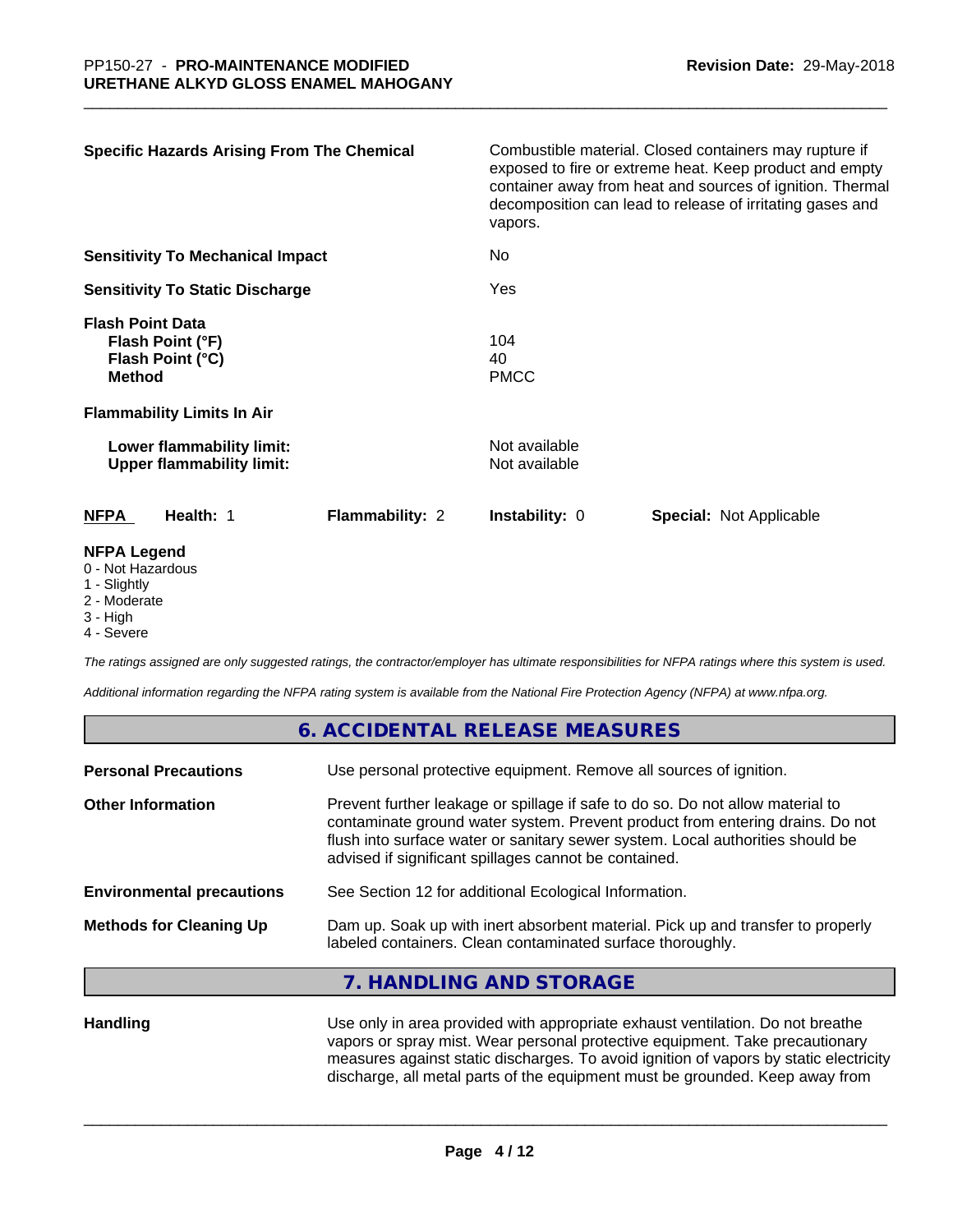open flames, hot surfaces and sources of ignition.

**Storage** Keep containers tightly closed in a dry, cool and well-ventilated place. Keep away from heat. Keep away from open flames, hot surfaces and sources of ignition. Keep in properly labeled containers. Keep out of the reach of children.

> **DANGER** - Rags, steel wool or waste soaked with this product may spontaneously catch fire if improperly discarded. Immediately after use, place rags, steel wool or waste in a sealed water-filled metal container.

**Incompatible Materials Incompatible with strong acids and bases and strong oxidizing agents.** 

## **8. EXPOSURE CONTROLS / PERSONAL PROTECTION**

#### **Exposure Limits**

| <b>Chemical name</b> | <b>ACGIH TLV</b>          | <b>OSHA PEL</b>                  |
|----------------------|---------------------------|----------------------------------|
| Stoddard solvent     | 100 ppm - TWA             | 500 ppm - TWA                    |
|                      |                           | 2900 mg/m <sup>3</sup> - TWA     |
| Iron oxide           | $5 \text{ mg/m}^3$ - TWA  | 10 mg/m <sup>3</sup> - TWA       |
|                      |                           | 15 mg/m <sup>3</sup> - TWA Rouge |
|                      |                           | 5 mg/m <sup>3</sup> - TWA Rouge  |
| Limestone            | N/E                       | 15 mg/m $3$ - TWA                |
|                      |                           | $5 \text{ mg/m}^3$ - TWA         |
| Kaolin               | 2 mg/m <sup>3</sup> - TWA | 15 mg/m $3$ - TWA                |
|                      |                           | $5 \text{ mg/m}^3$ - TWA         |
| Ethyl benzene        | 20 ppm - TWA              | 100 ppm - TWA                    |
|                      |                           | 435 mg/m <sup>3</sup> - TWA      |
| Titanium dioxide     | 10 mg/m $3$ - TWA         | 15 mg/m <sup>3</sup> - TWA       |

#### **Legend**

ACGIH - American Conference of Governmental Industrial Hygienists Exposure Limits OSHA - Occupational Safety & Health Administration Exposure Limits N/E - Not Established

**Engineering Measures** Ensure adequate ventilation, especially in confined areas.

#### **Personal Protective Equipment**

| Safety glasses with side-shields.<br>Long sleeved clothing. Protective gloves.<br>In operations where exposure limits are exceeded, use a NIOSH approved<br>respirator that has been selected by a technically qualified person for the specific<br>work conditions. When spraying the product or applying in confined areas, wear a<br>NIOSH approved respirator specified for paint spray or organic vapors. |
|----------------------------------------------------------------------------------------------------------------------------------------------------------------------------------------------------------------------------------------------------------------------------------------------------------------------------------------------------------------------------------------------------------------|
| Avoid contact with skin, eyes and clothing. Remove and wash contaminated<br>clothing before re-use. Wash thoroughly after handling. When using do not eat,<br>drink or smoke.                                                                                                                                                                                                                                  |
|                                                                                                                                                                                                                                                                                                                                                                                                                |

## **9. PHYSICAL AND CHEMICAL PROPERTIES**

#### **Appearance** liquid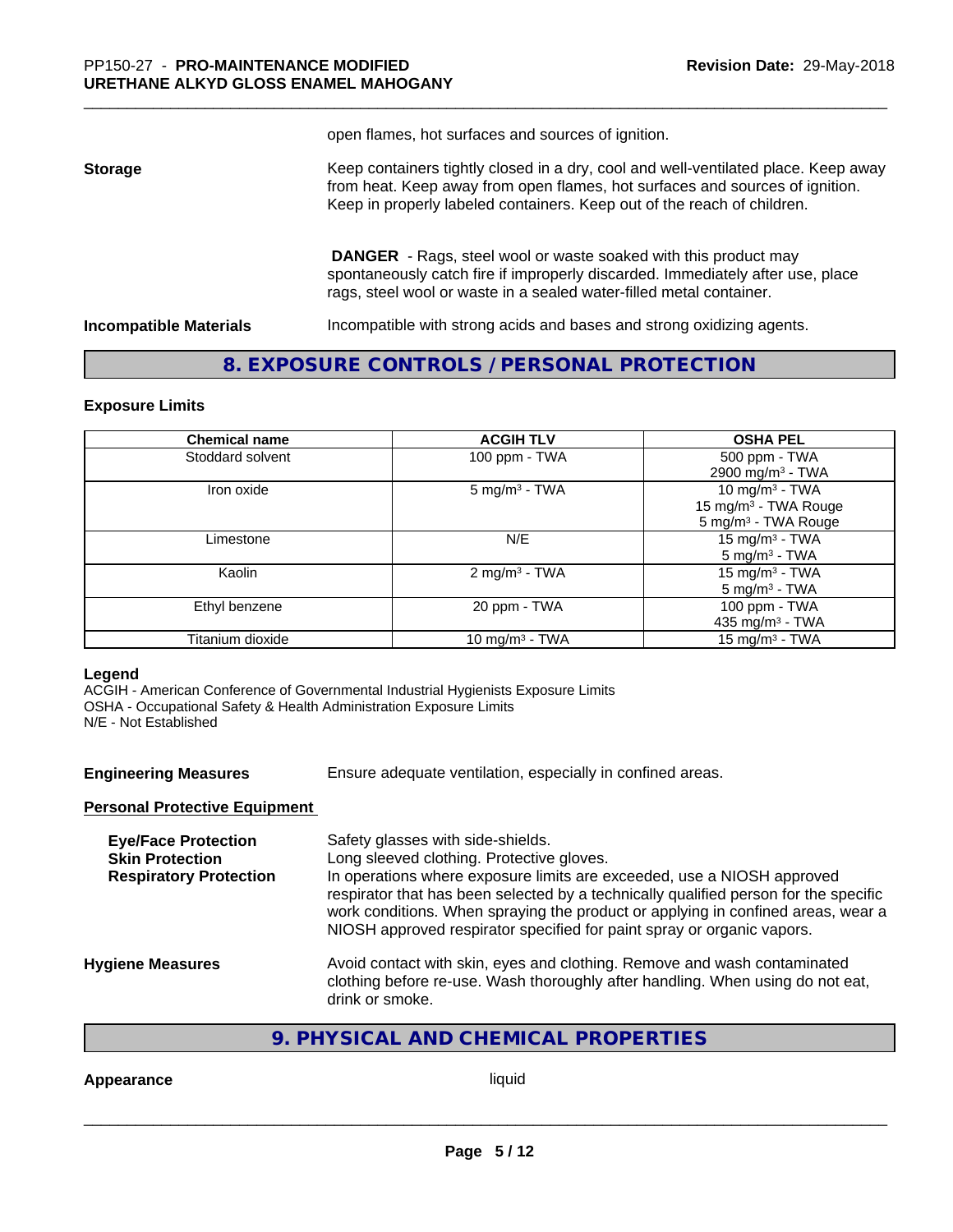**Odor** solvent **Odor Threshold**<br> **Density (Ibs/gal)**<br> **Density (Ibs/gal)**<br> **No information available**<br>  $9.40 - 9.50$ **Density (Ibs/gal)** 9.40 - 9.50<br> **Specific Gravity** 1.12 - 1.14 **Specific Gravity pH** No information available **Viscosity (cps)** No information available **Solubility(ies)** No information available **Water solubility** No information available **Evaporation Rate No information available No information available Vapor pressure @20 °C (kPa)** No information available **Vapor density No information available No** information available **Wt. % Solids** 65 - 75 **Vol. % Solids** 50 - 60<br> **Wt. % Volatiles** 25 - 35 **Wt. % Volatiles** 25 - 35<br> **Vol. % Volatiles** 25 - 35 **Vol. % Volatiles VOC Regulatory Limit (g/L)** <340 **Boiling Point (°F)** 212 **Boiling Point (°C)** 100 **Freezing Point (°F)**<br> **Freezing Point (°C)**<br> **Freezing Point (°C)**<br> **No information available Flash Point (°F)** 104 **Flash Point**  $(^{\circ}C)$  40 **Method** PMCC **Flammability (solid, gas)**<br> **Constrained Upper flammability limit:**<br>
Upper flammability limit:<br>  $\blacksquare$ No information available **Upper flammability limit:**<br> **Lower flammability limit:** No information available<br>
No information available **Lower flammability limit: Autoignition Temperature (°F)** No information available **Autoignition Temperature (°C)** No information available **Decomposition Temperature (°F)** No information available **Decomposition Temperature (°C)** No information available **Partition coefficient Contract Community No information available** 

**Freezing Point (°C)** No information available

# **10. STABILITY AND REACTIVITY**

| <b>Reactivity</b>                         | Not Applicable                                                                           |
|-------------------------------------------|------------------------------------------------------------------------------------------|
| <b>Chemical Stability</b>                 | Stable under normal conditions. Hazardous polymerisation<br>does not occur.              |
| <b>Conditions to avoid</b>                | Keep away from open flames, hot surfaces, static<br>electricity and sources of ignition. |
| <b>Incompatible Materials</b>             | Incompatible with strong acids and bases and strong<br>oxidizing agents.                 |
| <b>Hazardous Decomposition Products</b>   | Thermal decomposition can lead to release of irritating<br>gases and vapors.             |
| <b>Possibility of hazardous reactions</b> | None under normal conditions of use.                                                     |

## **11. TOXICOLOGICAL INFORMATION**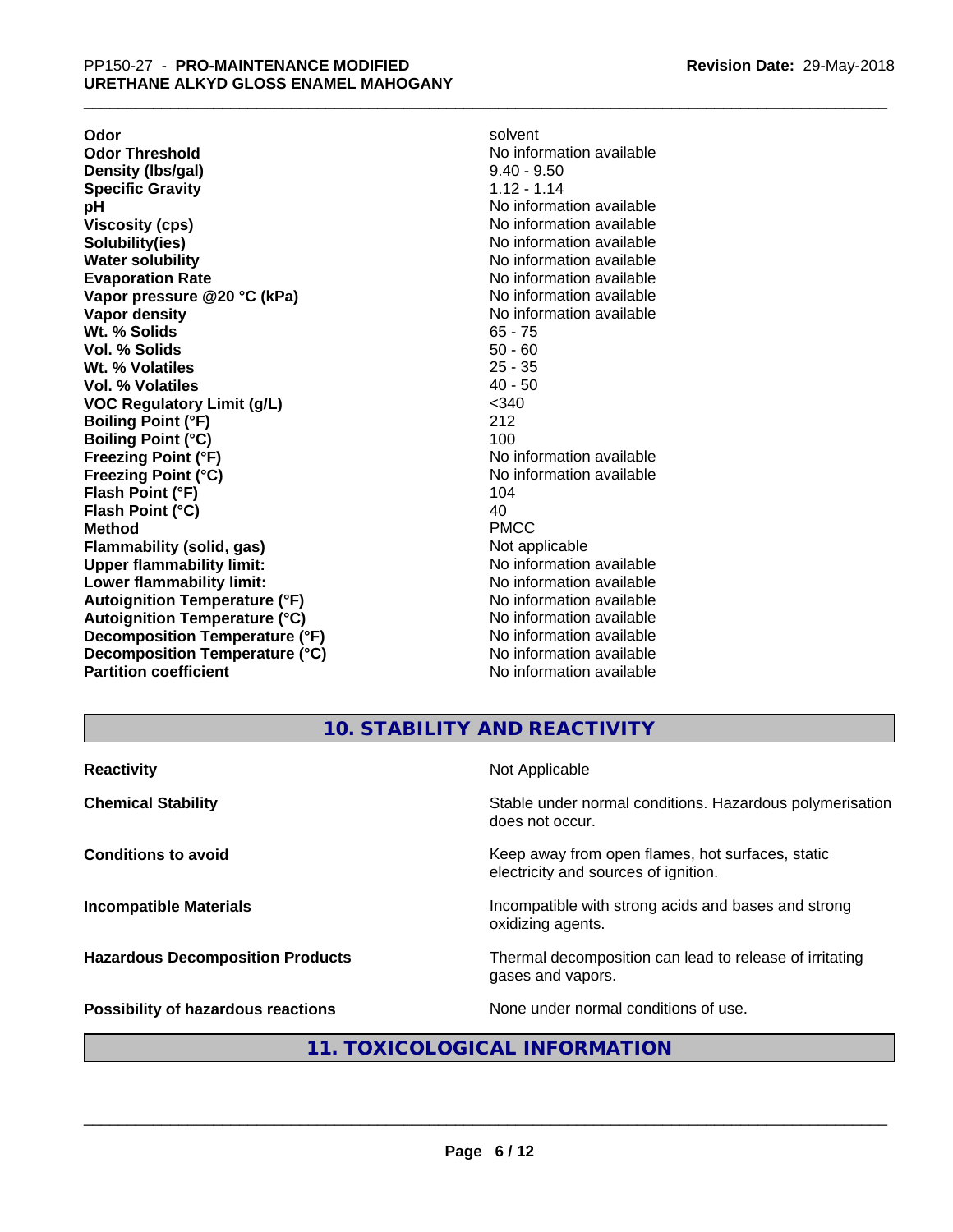**Product Information**

| Information on likely routes of exposure |                                                                                                                                                                                                                                      |
|------------------------------------------|--------------------------------------------------------------------------------------------------------------------------------------------------------------------------------------------------------------------------------------|
| <b>Principal Routes of Exposure</b>      | Eye contact, skin contact and inhalation.                                                                                                                                                                                            |
| <b>Acute Toxicity</b>                    |                                                                                                                                                                                                                                      |
| <b>Product Information</b>               | Repeated or prolonged exposure to organic solvents may lead to permanent brain<br>and nervous system damage. Intentional misuse by deliberately concentrating and<br>inhaling vapors may be harmful or fatal.                        |
|                                          | Symptoms related to the physical, chemical and toxicological characteristics                                                                                                                                                         |
| <b>Symptoms</b>                          | No information available.                                                                                                                                                                                                            |
|                                          | Delayed and immediate effects as well as chronic effects from short and long-term exposure                                                                                                                                           |
| Eye contact                              | Contact with eyes may cause irritation.                                                                                                                                                                                              |
| <b>Skin contact</b>                      | May cause skin irritation and/or dermatitis. Prolonged skin contact may defat the<br>skin and produce dermatitis.                                                                                                                    |
| Ingestion                                | Ingestion may cause irritation to mucous membranes. Small amounts of this<br>product aspirated into the respiratory system during ingestion or vomiting may<br>cause mild to severe pulmonary injury, possibly progressing to death. |
| <b>Inhalation</b>                        | High vapor / aerosol concentrations are irritating to the eyes, nose, throat and<br>lungs and may cause headaches, dizziness, drowsiness, unconsciousness, and<br>other central nervous system effects.                              |
| <b>Sensitization</b>                     | May cause an allergic skin reaction.                                                                                                                                                                                                 |
| <b>Neurological Effects</b>              | No information available.                                                                                                                                                                                                            |
| <b>Mutagenic Effects</b>                 | No information available.                                                                                                                                                                                                            |
| <b>Reproductive Effects</b>              | No information available.                                                                                                                                                                                                            |
| <b>Developmental Effects</b>             | No information available.                                                                                                                                                                                                            |
| <b>Target organ effects</b>              | No information available.                                                                                                                                                                                                            |
| <b>STOT - repeated exposure</b>          | No information available.                                                                                                                                                                                                            |
| <b>STOT - single exposure</b>            | No information available.                                                                                                                                                                                                            |
| Other adverse effects                    | No information available.                                                                                                                                                                                                            |
| <b>Aspiration Hazard</b>                 | May be harmful if swallowed and enters airways. Small amounts of this product<br>aspirated into the respiratory system during ingestion or vomiting may cause mild<br>to severe pulmonary injury, possibly progressing to death.     |

## **Numerical measures of toxicity**

## **The following values are calculated based on chapter 3.1 of the GHS document**

| ATEmix (oral)   | 79191 mg/kg  |
|-----------------|--------------|
| ATEmix (dermal) | 155068 mg/kg |

## **Component Information**

#### **Acute Toxicity**

Stoddard solvent LD50 Oral: > 5,000 mg/kg (Rat) LD50 Dermal: > 3160 mg/kg (Rabbit)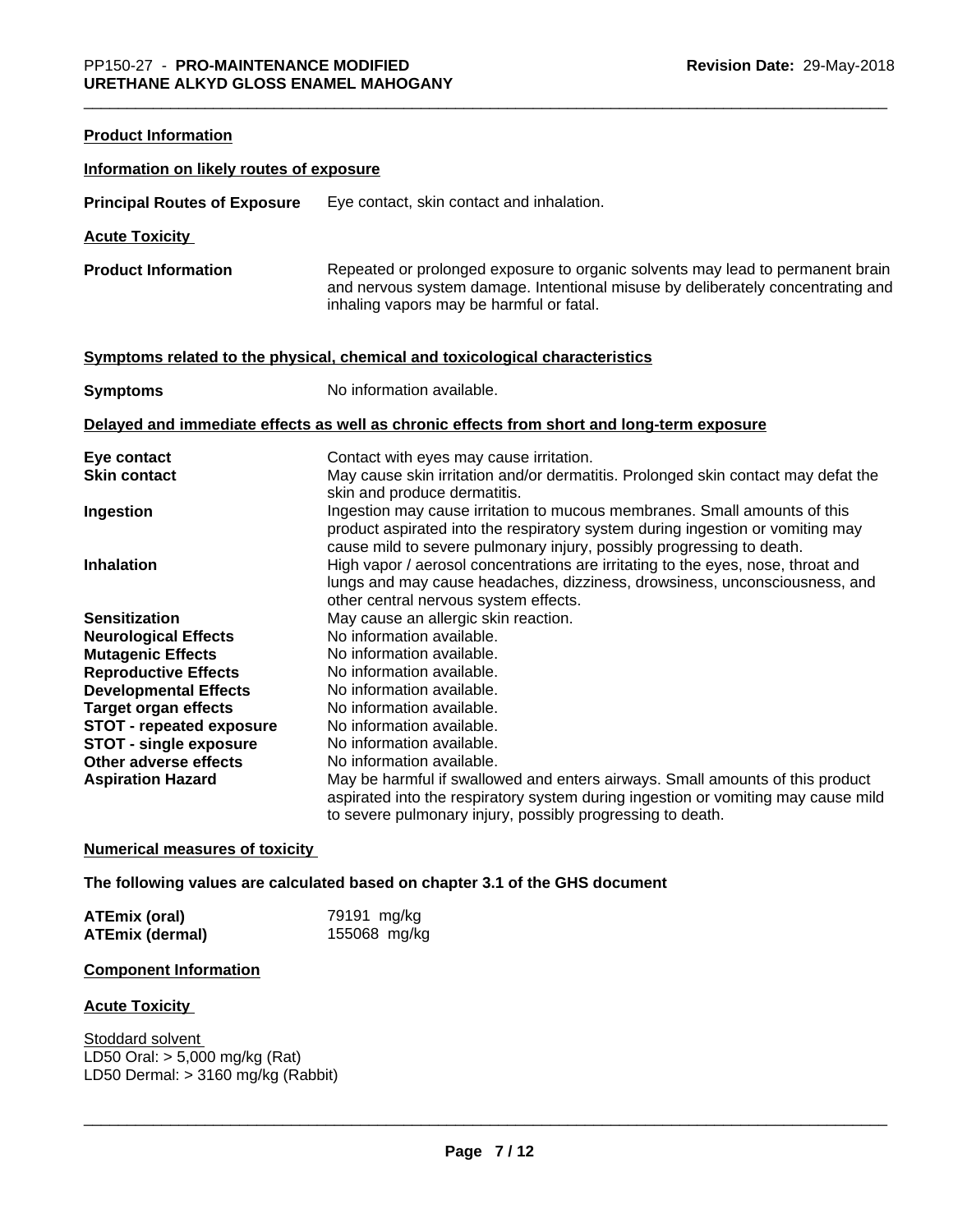LC50 Inhalation (Vapor): > 6.1 mg/L (Rat) Iron oxide LD50 Oral: > 5000 mg/kg (Rat) vendor data Kaolin LD50 Oral: > 5000 mg/kg (Rat) Distillates, petroleum, hydrotreated light LD50 Oral: > 5,000 mg/kg (Rat) LD50 Dermal: > 3,000 mg/kg (Rabbit) Methyl ethyl ketoxime LD50 Oral: 930 mg/kg (Rat) LD50 Dermal: 200 µL/kg (Rabbit) LC50 Inhalation (Vapor): > 4.8 mg/L (Rat) Ethyl benzene LD50 Oral: mg/kg (Rat) LD50 Dermal: > mg/kg (Rabbit) LC50 Inhalation (Vapor): mg/m<sup>3</sup> (Rat, 2 hr.) Titanium dioxide LD50 Oral: > 10000 mg/kg (Rat)

## **Carcinogenicity**

*The information below indicateswhether each agency has listed any ingredient as a carcinogen:.*

| Chemical name                | <b>IARC</b>         | <b>NTP</b> | <b>OSHA</b> |
|------------------------------|---------------------|------------|-------------|
|                              | 2B - Possible Human |            | Listed      |
| Cobalt bis(2-ethylhexanoate) | Carcinogen          |            |             |
|                              | 2B - Possible Human |            | Listed      |
| Ethyl benzene                | Carcinogen          |            |             |
|                              | 2B - Possible Human |            | Listed      |
| Titanium dioxide             | Carcinogen          |            |             |

• Although IARC has classified titanium dioxide as possibly carcinogenic to humans (2B), their summary concludes: "No significant exposure to titanium dioxide is thought to occur during the use of products in which titanium dioxide is bound to other materials, such as paint."

• Cobalt and cobalt compounds are listed as possible human carcinogens by IARC (2B). However, there is inadequate evidence of the carcinogenicity of cobalt and cobalt compounds in humans.

#### **Legend**

IARC - International Agency for Research on Cancer NTP - National Toxicity Program OSHA - Occupational Safety & Health Administration

## **12. ECOLOGICAL INFORMATION**

## **Ecotoxicity Effects**

The environmental impact of this product has not been fully investigated.

## **Product Information**

#### **Acute Toxicity to Fish**

No information available

## **Acute Toxicity to Aquatic Invertebrates**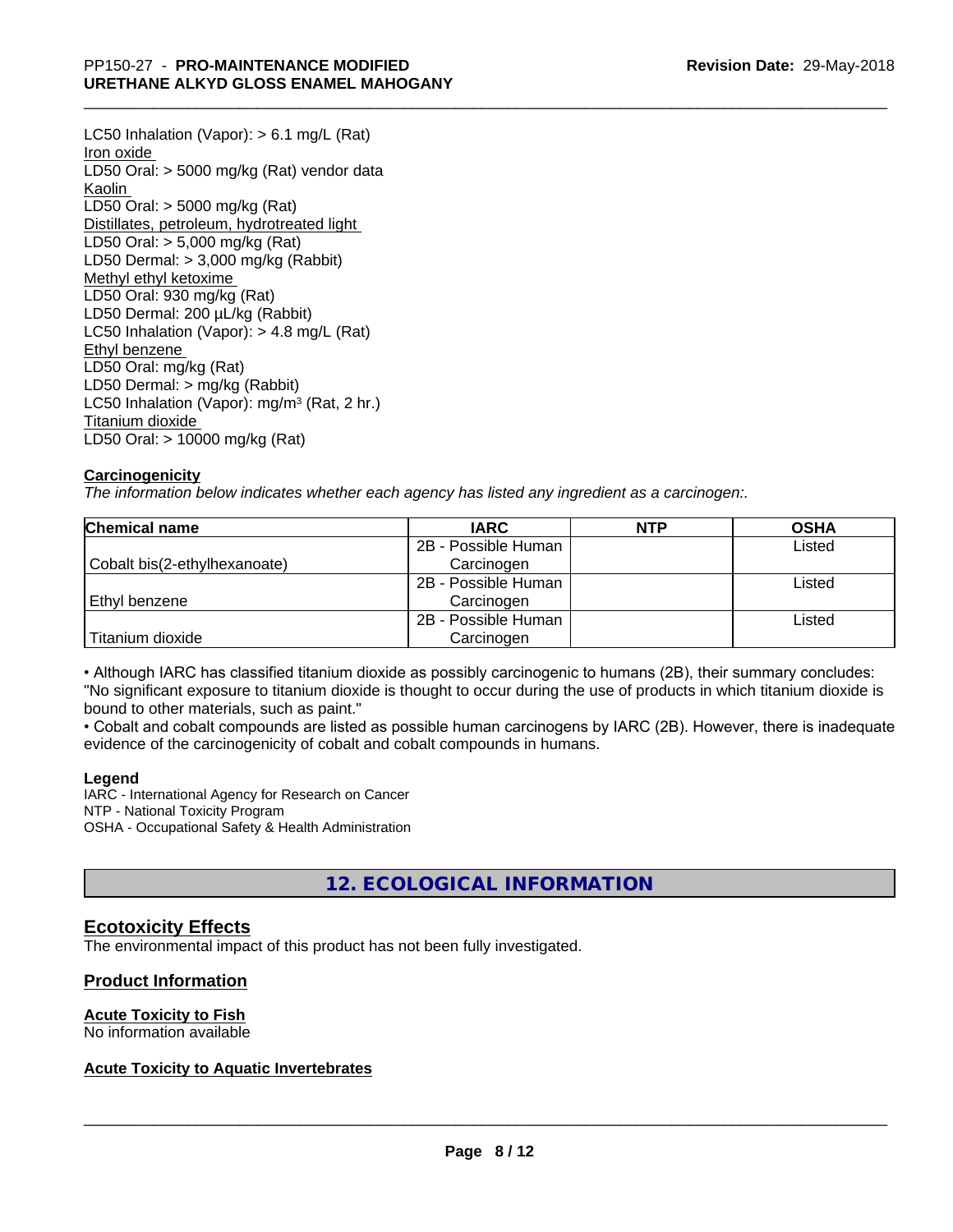#### No information available

## **Acute Toxicity to Aquatic Plants**

No information available

#### **Persistence / Degradability**

No information available.

#### **Bioaccumulation**

No information available.

#### **Mobility in Environmental Media**

No information available.

#### **Ozone**

No information available

## **Component Information**

#### **Acute Toxicity to Fish**

Methyl ethyl ketoxime LC50: 48 mg/L (Bluegill sunfish - 96 hr.) Ethyl benzene LC50: 12.1 mg/L (Fathead Minnow - 96 hr.) Titanium dioxide  $LC50:$  > 1000 mg/L (Fathead Minnow - 96 hr.)

#### **Acute Toxicity to Aquatic Invertebrates**

Methyl ethyl ketoxime EC50: 750 mg/L (Daphnia magna - 48 hr.) Ethyl benzene EC50: 1.8 mg/L (Daphnia magna - 48 hr.)

## **Acute Toxicity to Aquatic Plants**

Ethyl benzene EC50: 4.6 mg/L (Green algae (Scenedesmus subspicatus), 72 hrs.)

|                                | 13. DISPOSAL CONSIDERATIONS                                                                                                                                                                                               |
|--------------------------------|---------------------------------------------------------------------------------------------------------------------------------------------------------------------------------------------------------------------------|
| <b>Waste Disposal Method</b>   | Dispose of in accordance with federal, state, and local regulations. Local<br>requirements may vary, consult your sanitation department or state-designated<br>environmental protection agency for more disposal options. |
| <b>Empty Container Warning</b> | Emptied containers may retain product residue. Follow label warnings even after<br>container is emptied. Residual vapors may explode on ignition.                                                                         |
|                                | 14. TRANSPORT INFORMATION                                                                                                                                                                                                 |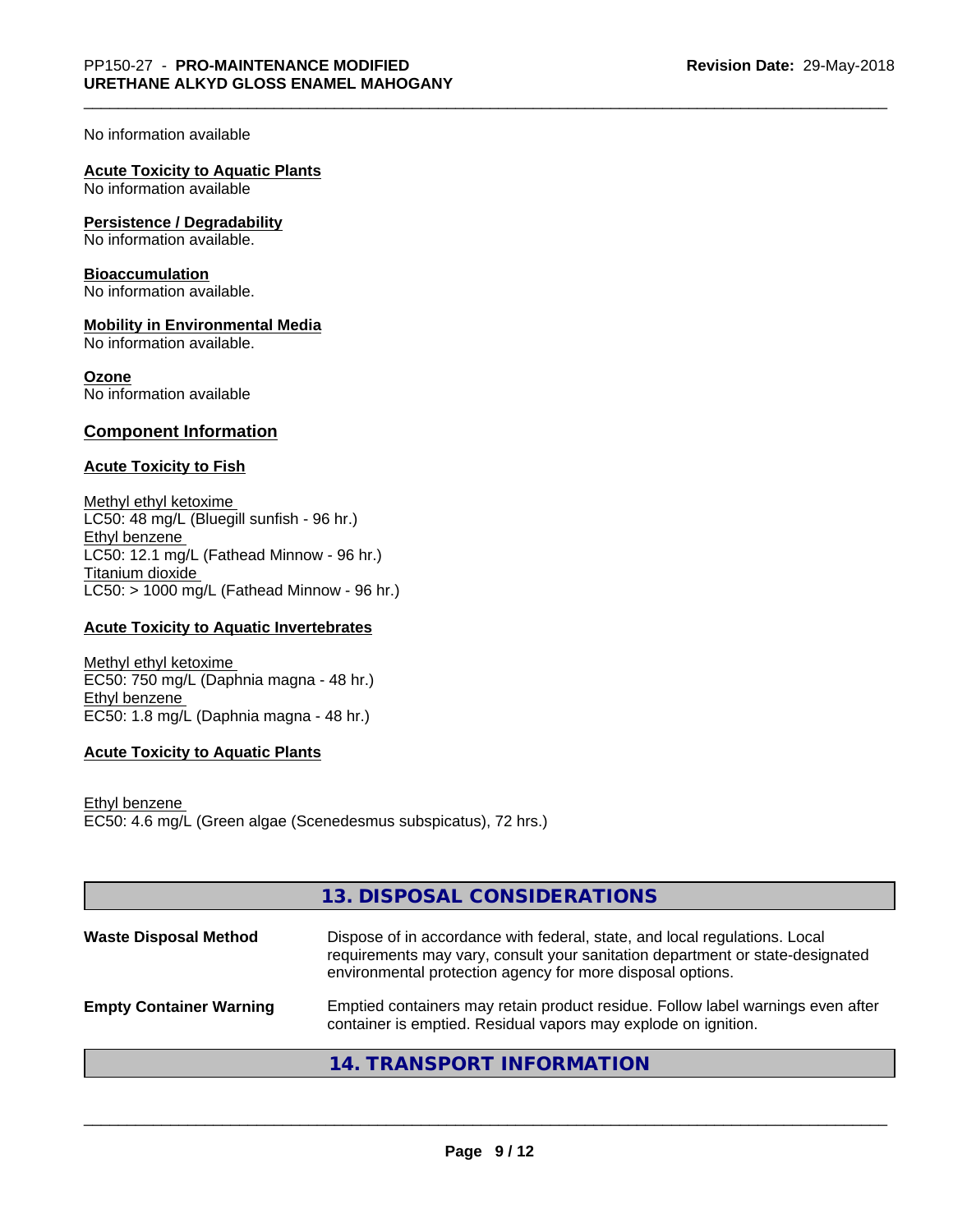| DOT                         |                                                            |
|-----------------------------|------------------------------------------------------------|
| <b>Proper Shipping Name</b> | <b>PAINT</b>                                               |
| <b>Hazard class</b>         | 3                                                          |
| UN-No.                      | UN1263                                                     |
| <b>Packing Group</b>        | Ш                                                          |
| <b>Description</b>          | UN1263, PAINT, 3, III, Marine Pollutant (Stoddard solvent) |
|                             |                                                            |

In the US this material may be reclassified as a Combustible Liquid and is not regulated in containers of less than 119 gallons (450 liters) via surface transportation (refer to 49CFR173.120(b)(2) for further information).

| <b>ICAO/IATA</b> | Contact the preparer for further information. |
|------------------|-----------------------------------------------|
| IMDG / IMO       | Contact the preparer for further information. |
|                  | 15. REGULATORY INFORMATION                    |

## **International Inventories**

| <b>TSCA: United States</b> | Yes - All components are listed or exempt. |
|----------------------------|--------------------------------------------|
| <b>DSL: Canada</b>         | Yes - All components are listed or exempt. |

## **Federal Regulations**

## **SARA 311/312 hazardous categorization**

| Acute health hazard               | Yes |
|-----------------------------------|-----|
| Chronic Health Hazard             | Yes |
| Fire hazard                       | Yes |
| Sudden release of pressure hazard | Nο  |
| Reactive Hazard                   | N٥  |

## **SARA 313**

Section 313 of Title III of the Superfund Amendments and Reauthorization Act of 1986 (SARA). This product contains a chemical or chemicals which are subject to the reporting requirements of the Act and Title 40 of the Code of Federal Regulations, Part 372:

| <b>Chemical name</b>                                                                                                    | <b>CAS No.</b> | Weight-% | <b>CERCLA/SARA 313</b><br>(de minimis concentration) |
|-------------------------------------------------------------------------------------------------------------------------|----------------|----------|------------------------------------------------------|
| Ethyl benzene                                                                                                           | $100 - 41 - 4$ | 0.5      | 0.1                                                  |
| Clean Air Act, Section 112 Hazardous Air Pollutants (HAPs) (see 40 CFR 61)<br>This product contains the following HAPs: |                |          |                                                      |
| <b>Chemical name</b>                                                                                                    | CAS No.        | Weight-% | <b>Hazardous Air Pollutant</b>                       |
| Ethyl benzene                                                                                                           | $100 - 41 - 4$ | 0.5      | (HAP)<br>Listed                                      |
| <b>US State Regulations</b>                                                                                             |                |          |                                                      |
| <b>California Proposition 65</b>                                                                                        |                |          |                                                      |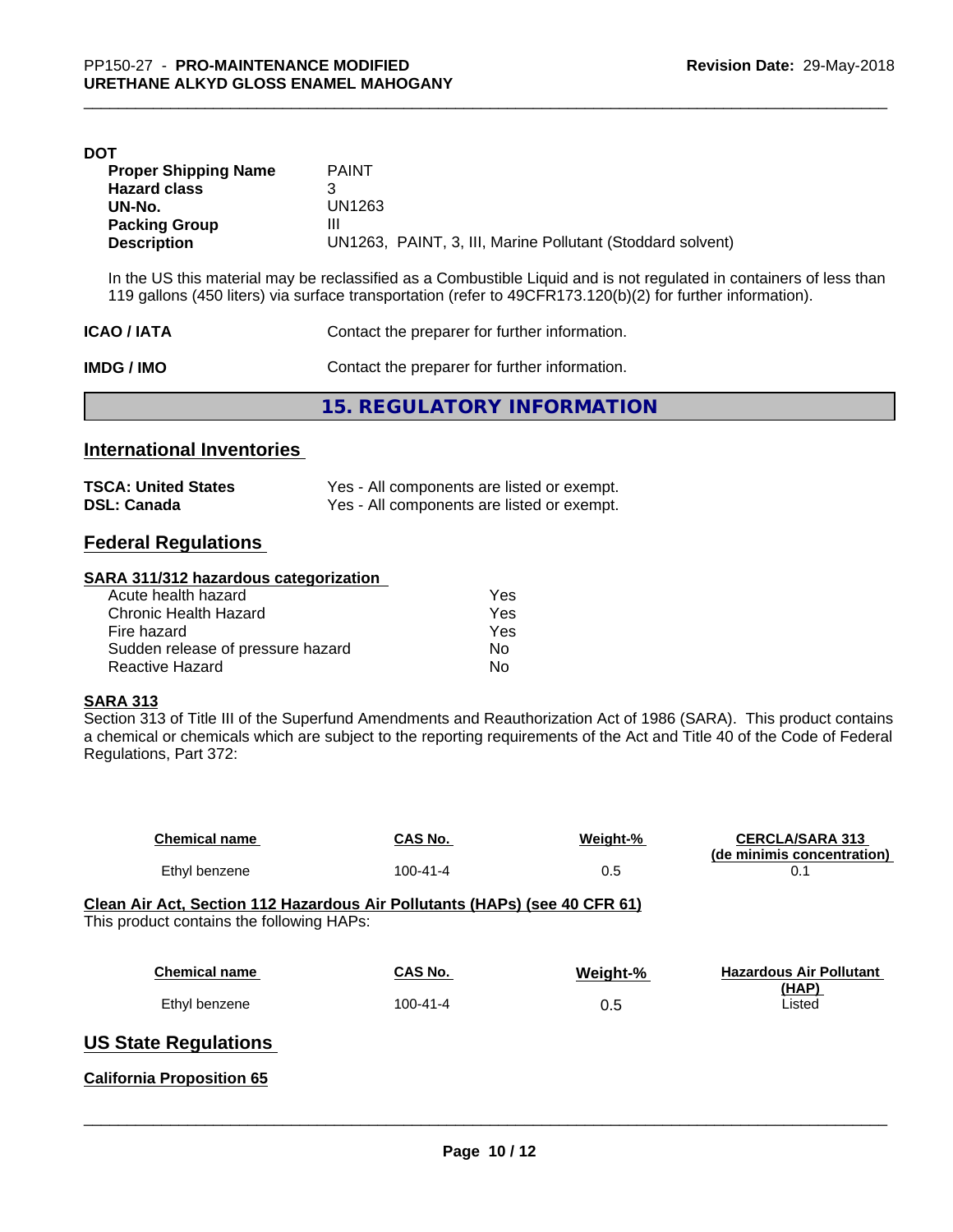# **A** WARNING: Cancer and Reproductive Harm– www.P65warnings.ca.gov

#### **State Right-to-Know**

| <b>Chemical name</b> | <b>Massachusetts</b> | New Jersey | Pennsylvania |
|----------------------|----------------------|------------|--------------|
| Stoddard solvent     |                      |            |              |
| Iron oxide           |                      |            |              |
| Limestone            |                      |            |              |
| Kaolin               |                      |            |              |

#### **Legend**

X - Listed

## **16. OTHER INFORMATION**

**HMIS** - **Health:** 1\* **Flammability:** 2 **Reactivity:** 0 **PPE:** -

## **HMIS Legend**

- 0 Minimal Hazard
- 1 Slight Hazard
- 2 Moderate Hazard
- 3 Serious Hazard
- 4 Severe Hazard
- \* Chronic Hazard

X - Consult your supervisor or S.O.P. for "Special" handling instructions.

*Note: The PPE rating has intentionally been left blank. Choose appropriate PPE that will protect employees from the hazards the material will present under the actual normal conditions of use.*

*Caution: HMISÒ ratings are based on a 0-4 rating scale, with 0 representing minimal hazards or risks, and 4 representing significant hazards or risks. Although HMISÒ ratings are not required on MSDSs under 29 CFR 1910.1200, the preparer, has chosen to provide them. HMISÒ ratings are to be used only in conjunction with a fully implemented HMISÒ program by workers who have received appropriate HMISÒ training. HMISÒ is a registered trade and service mark of the NPCA. HMISÒ materials may be purchased exclusively from J. J. Keller (800) 327-6868.*

 **WARNING!** If you scrape, sand, or remove old paint, you may release lead dust. LEAD IS TOXIC. EXPOSURE TO LEAD DUST CAN CAUSE SERIOUS ILLNESS, SUCH AS BRAIN DAMAGE, ESPECIALLY IN CHILDREN. PREGNANT WOMEN SHOULD ALSO AVOID EXPOSURE.Wear a NIOSH approved respirator to control lead exposure. Clean up carefully with a HEPA vacuum and a wet mop. Before you start, find out how to protect yourself and your family by contacting the National Lead Information Hotline at 1-800-424-LEAD or log on to www.epa.gov/lead.

| <b>Prepared By</b>      | <b>Product Stewardship Department</b><br>Benjamin Moore & Co.<br>101 Paragon Drive<br>Montvale, NJ 07645<br>800-225-5554 |
|-------------------------|--------------------------------------------------------------------------------------------------------------------------|
| <b>Revision Date:</b>   | 29-May-2018                                                                                                              |
| <b>Revision Summary</b> | Not available                                                                                                            |